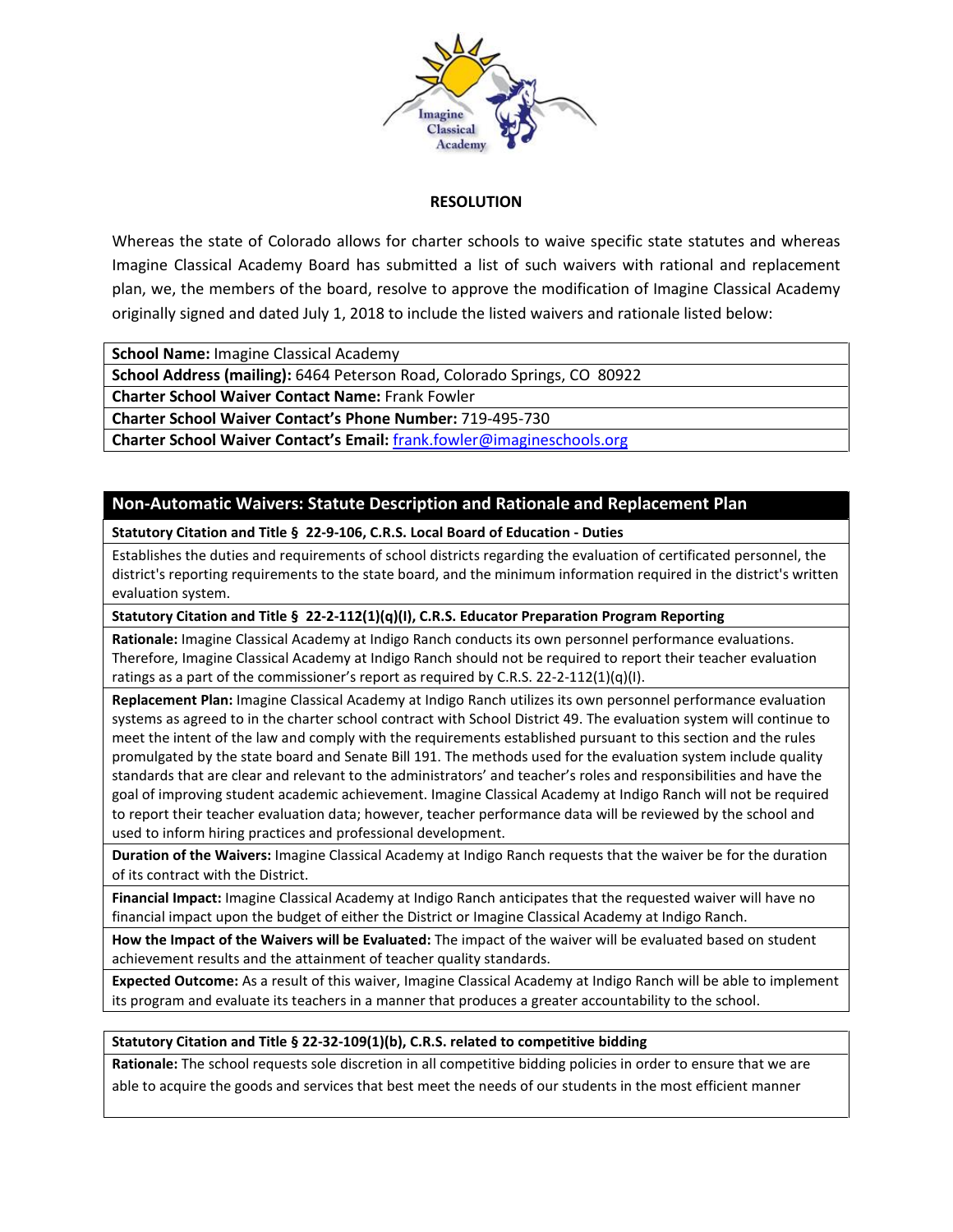possible.

**Replacement Plan:** The Board of Directors of Imagine Classical Academy at Indigo Ranch develops and implements their own financial policies, rules and regulations, including those for the competitive bidding process. The Board adopted a policy April 7, 2008, currently numbered Policy 9.5 Purchasing Authority. As part of policy review, the Board will continue to ensure that this and other financial policies include all facets of this statute.

#### **Duration of Waivers:**

Imagine Classical Academy at Indigo Ranch requests that the waiver be for the duration of its contract with the District.

**Financial Impact:** Imagine Classical Academy at Indigo Ranch anticipates that the requested waivers will have no financial impact on Falcon District 49 or Imagine Classical Academy.

**How the Impact of the Waivers Will be Evaluated:** Imagine Classical Academy at Indigo Ranch anticipates that the requested waiver will be measured by the performance of Imagine Classical Academy and its staff, as per the charter school agreement.

**Expected Outcome:** As a result of this waiver, Imagine Classical Academy will be able to purchase goods and service that meet the needs of our staff and students and support our operational needs.

**Statutory Citation and Title § 22-32-109(1)(n)(1), C.R.S. Board's duty to prescribe length of school year and hours of teacher-pupil instruction and to adopt a calendar.**

**Statutory Citation and Title § 22-32-109 (1)(n) (II)(B), C.R.S. Adopt District Calendar**

**Rationale:** The school will prescribe the actual details of its own school calendar and hours of teacher-pupil contact. The total number of student hours in school will equal or exceed those of the District and comply with state requirements.

**Duration of the Waiver:** Imagine Classical Academy at Indigo Ranch requests that the waiver be for the duration of its contract with the District.

**Replacement Plan:** The final calendar and school day of Imagine Classical Academy at Indigo Ranch will be approved each year by the Governing Board.

**Financial Impact:** Imagine Classical Academy at Indigo Ranch anticipates that the requested waiver will have no financial impact upon the budget of either the District or Imagine Classical Academy at Indigo Ranch.

**How the Impact of the Waivers will be Evaluated:** The impact of the waivers will be measured by the same performance criteria and assessments that apply to the Charter School, as set forth in the approved Application and the Contract.

**Expected Outcome:** As a result of this waiver, Imagine Classical Academy at Indigo Ranch will be able to operate with its own school year calendar and under its own schedule, which is vital to the success of its program.

**Statutory Citation and Title § 22-32-110(1)(y),** C.R.S. related to accepting gifts, donations, and grants

**Rationale:** In order to ensure that Imagine Classical Academy at Indigo Ranch is able to operate critical aspects of its model outside of its core program, the Academy engages in fund development efforts. Funds are raised from a wide range of activities and individuals/corporations/possible foundations. In addition, Imagine Classical Academy at Indigo Ranch may receive gifts, which can be used to further support the program. It is the responsibility of Imagine Classical Academy to engage in responsible fundraising efforts and to receive and execute gifts, donations and/or grants in alignment with the donors' wishes and along with all local, state and federal laws. In cases of unrestricted use giving, Imagine Classical Academy at Indigo Ranch leadership, with the support of the school Board of Directors and Economic Sustainability (Finance) Committee, and/or School Accountability Committee determines the most effective use of the funds.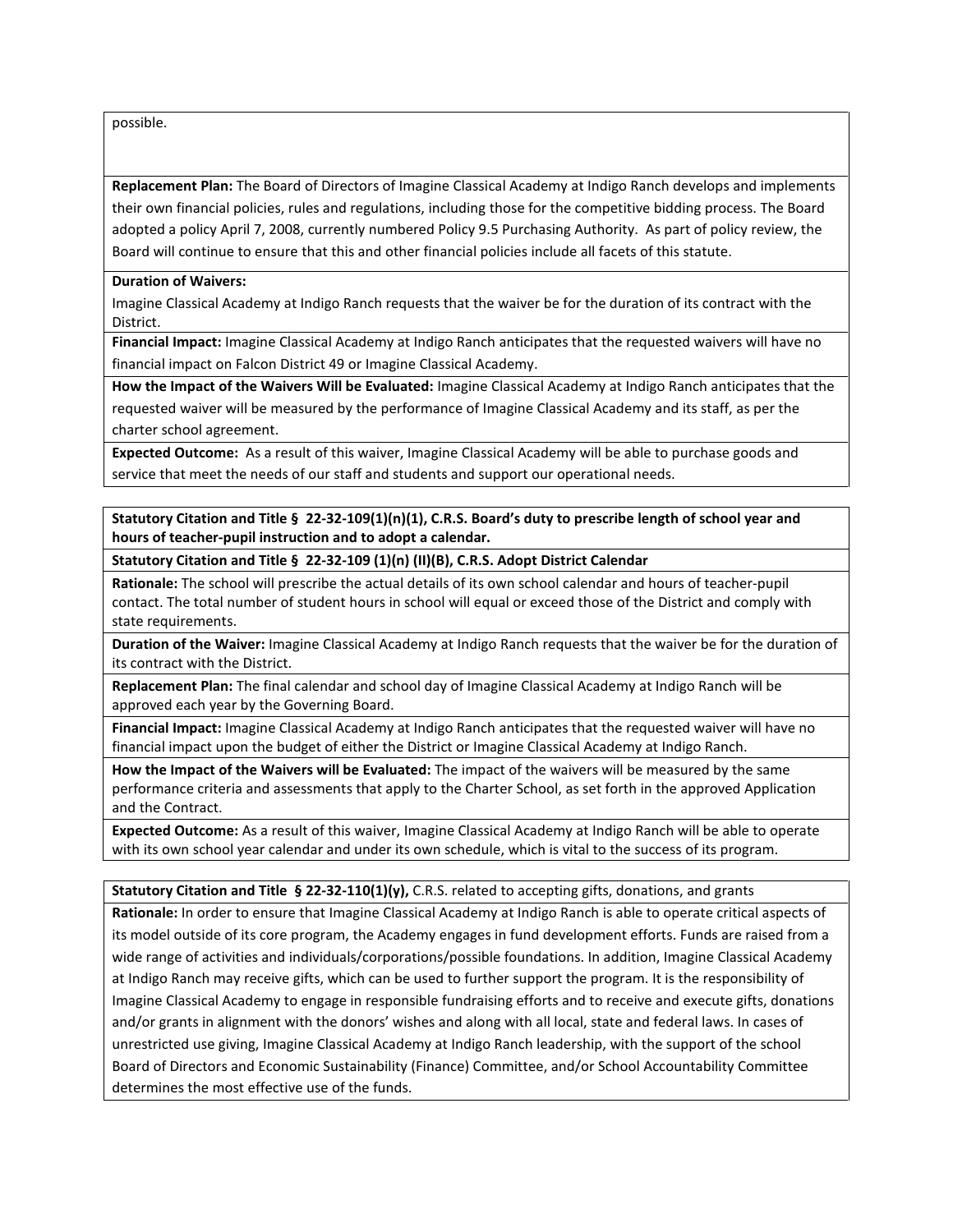**Replacement Plan:** The Board adopted a policy May 3, 2010 currently numbered Policy 11.6 Public Gifts or Donations tied to the accepting of gifts, donation, and grants. This policy will be reviewed to ensure that it covers all forms of donations as well as grants.

**Duration of Waivers:** Imagine Classical Academy at Indigo Ranch requests that the waiver be for the duration of its contract with the District.

**Financial Impact:** Imagine Classical Academy at Indigo Ranch anticipates that the requested waiver will have no financial impact on Falcon District 49 and will have no negative financial impact on Imagine Classical Academy.

**How the Impact of the Waivers Will be Evaluated:** Imagine Classical Academy at Indigo Ranch anticipates that the requested waiver will be measured by the performance of Imagine Classical Academy and its staff, as per the charter school agreement.

**Expected Outcome:** As a result of the waiver, Imagine Classical Academy at Indigo Ranch will be able to carry out its educational program, administer its affairs in an efficient manner, and accomplish its mission as set forth in the charter school agreement.

**Statutory Citation and Title § 22-32-119, C.R.S. Permits Board of Education to establish and maintain kindergarten and prescribe courses of training, study, discipline and rules and regulations governing the program.**

**Rationale:** Imagine Classical Academy at Indigo Ranch will operate its own kindergarten program in accordance with the approved Application and the Contract. Imagine Classical Academy at Indigo Ranch should be authorized to develop, adopt and implement the training, study, discipline and rules and regulations governing its kindergarten program, subject to the limitations in the approved Application and the Contract.

**Replacement Plan:** Imagine Classical Academy at Indigo Ranch will provide its own curriculum for kindergarten students as part of its design.

**Duration of the Waivers:** Imagine Classical Academy at Indigo Ranch requests that the waiver be for the duration of its contract with the District.

**Financial Impact:** Imagine Classical Academy at Indigo Ranch anticipates that the requested waiver will have no financial impact upon the budget of either the District or Imagine Classical Academy at Indigo Ranch.

**How the Impact of the Waivers will be Evaluated:** The use of the funds to accomplish the objectives will be assessed, as well as the effectiveness of the policy based on the annual review of the school's effectiveness and student achievement.

**Expected Outcome:** Imagine Classical Academy at Indigo Ranch expects that as a result of this waiver it will be able to operate its kindergarten program to the benefit of the students, teachers and community and to ensure that students have the time to achieve the curricular standards of the school.

#### **Statutory Citation and Title § 22-63-201, C.R.S. related to teacher licensure**

**Rationale:** Imagine Classical Academy at Indigo Ranch requests the ability to hire qualified teachers who do not hold a Colorado license in order to retain flexibility and the ability to hire the best teachers for our programs.

**Replacement Plan:** Imagine Classical Academy at Indigo Ranch expects teachers to meet one of the four ESSA criteria for in-field status (36 credit hours in-field, bachelor degree in-field, a passed assessment in-field, or a subject area endorsement on a Colorado teaching license.) Should Imagine Classical Academy at Indigo Ranch desire to hire a teacher with out-of-field (having at least a bachelor's degree, but not having the in-field qualifications above) status, we will require the teacher to gain in-field status within one-year of the hire and will limit the percentage of out-of-field status teachers to no more than 10% of the total number of teachers at any given time.

#### **Duration of Waivers:**

Imagine Classical Academy at Indigo Ranch requests that the waiver be for the duration of its contract with the District.

**Financial Impact:** Imagine Classical Academy at Indigo Ranch anticipates that the requested waiver will have no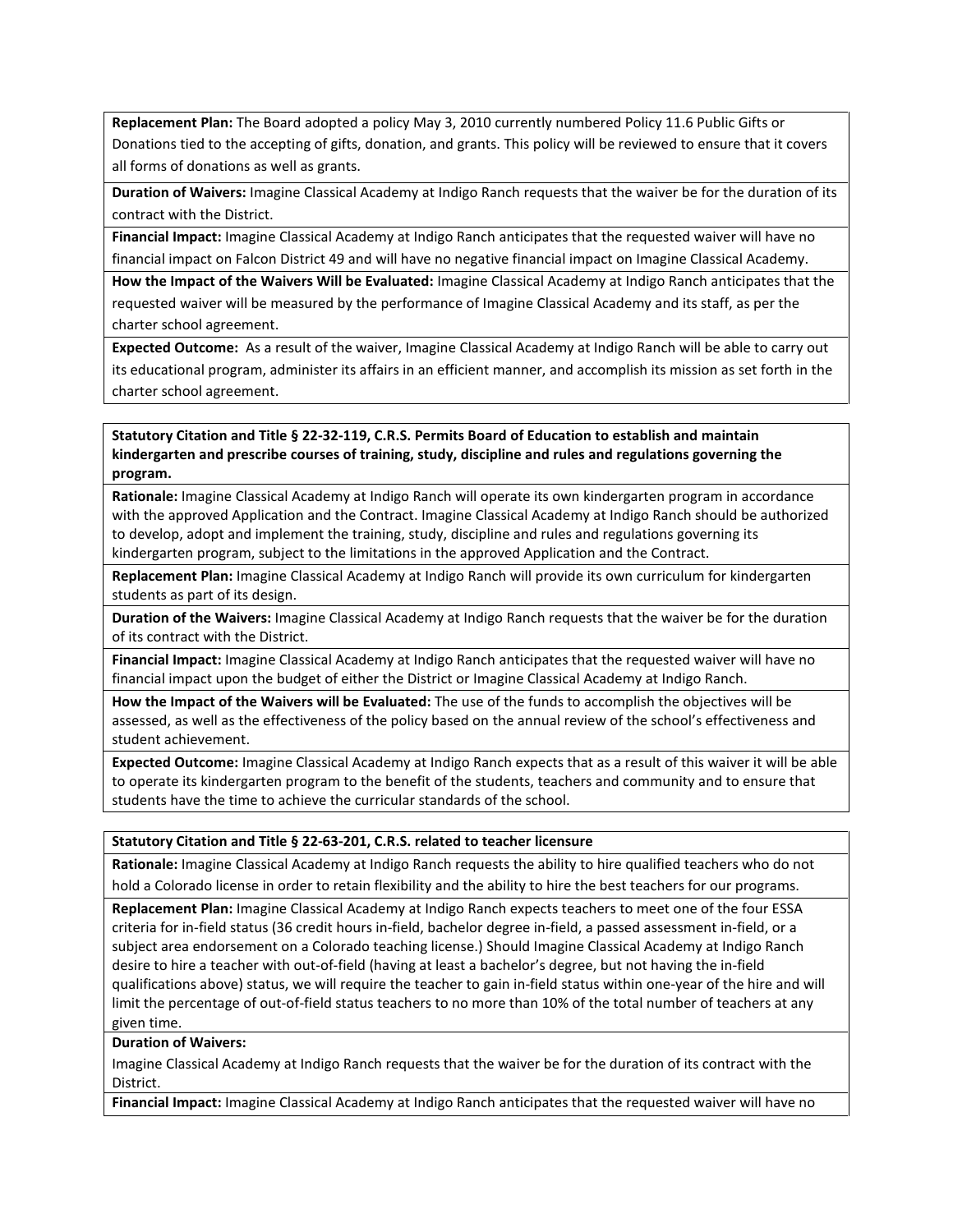financial impact on Falcon District 49 and will have no negative financial impact on Imagine Classical Academ**y**.

**How the Impact of the Waivers Will be Evaluated:** Imagine Classical Academy at Indigo Ranch anticipates that the requested waiver will be measured by the performance of Imagine Classical Academy and its staff, as per the charter school agreement.

**Expected Outcome:** As a result of the waiver, Imagine Classical Academy at Indigo Ranch will be able to carry out its educational program and accomplish its mission as set forth in the charter school agreement.

**Statutory Citation and Title § 22-63-202, C.R.S. Requires a written employment contract with teachers, including a damages provision. Provides for temporary suspension of employment and cancellation of contract.**

**Statutory Citation and Title § 22-63-203, C.R.S.** This section establishes specific requirements for the employment of probationary teachers and the renewal or not, of their contracts

**Rationale:** Imagine Classical Academy at Indigo Ranch should be granted the authority to develop its own employment contracts and terms and conditions of employment. Given the limited duration of the contract, Imagine Classical Academy at Indigo Ranch should not be required to give non-probationary status and probationary periods to its teachers. Imagine Classical Academy at Indigo Ranch will be operating differently from other schools with a unique curriculum for which having the proper teachers is essential. Not every teacher who is successful in the regular public school will be successful at Imagine Classical Academy at Indigo Ranch.

**Replacement Plan:** The contract between Imagine Classical Academy at Indigo Ranch and School District 49 requires staff to be employed on a year-to-year basis as "at-will" employees.

**Duration of the Waivers:** Imagine Classical Academy at Indigo Ranch requests that the waiver be for the duration of its contract with the District.

**Financial Impact:** Imagine Classical Academy at Indigo Ranch anticipates that the requested waiver will have no financial impact upon the budget of either the District or Imagine Classical Academy at Indigo Ranch

**How the Impact of the Waiver will be Evaluated:** The impact of these waivers will be measured by the performance criteria and assessments that apply to Imagine Classical Academy at Indigo Ranch including its financial reporting arrangements, as set forth in the approved application and the contract.

**Expected Outcome:** Imagine Classical Academy at Indigo Ranch expects that as a result of these waivers, it will be able to operate its educational program in a more efficient and productive manner and will be accountable for the performance of teachers and students in Imagine Classical Academy at Indigo Ranch.

**Statutory Citation and Title § 22-63-206, C.R.S. Permits transfer of teachers between schools upon recommendation of the District's chief administrative officer.**

**Rationale:** The Charter Schools Act allows a charter school to be responsible for its own personnel matters. It is inconsistent with this statute for School District 49 to make transfers with/or for Imagine Classical Academy at Indigo Ranch.

**Replacement Plan:** Imagine Classical Academy at Indigo Ranch will make staff assignments based on its needs and educational goals. No staff will be assigned to positions for which they are not qualified. School District 49 administrators will not assign administrators or teachers to Imagine Classical Academy at Indigo Ranch without said teacher/administrators voluntarily proceeding through the application and employment process of Imagine Classical Academy at Indigo Ranch.

**Duration of the Waivers:** Imagine Classical Academy at Indigo Ranch requests that the waiver be for the duration of its contract with the District.

**Financial Impact:** Imagine Classical Academy at Indigo Ranch anticipates that the requested waiver will have no financial impact upon the budget of either the District or Imagine Classical Academy at Indigo Ranch.

**How the Impact of the Waiver will be Evaluated:** The impact of these waivers will be measured by the performance criteria and assessments that apply to Imagine Classical Academy at Indigo Ranch including its financial reporting arrangements, as set forth in the approved Application and the contract.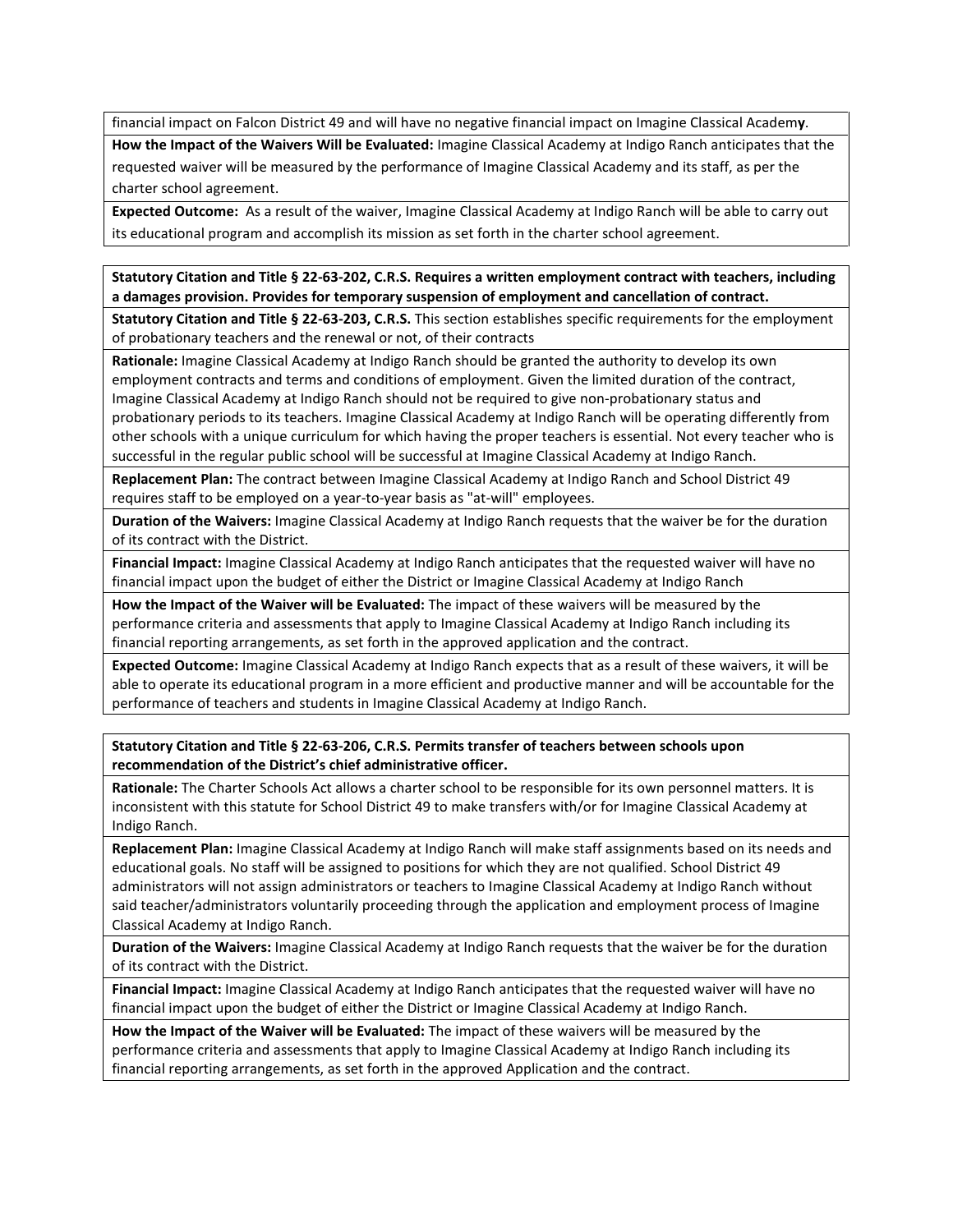**Expected Outcome:** Imagine Classical Academy at Indigo Ranch expects that, as a result of this waiver, it will be able to manage its own personnel affairs. Consistent with the terms of the approved Application, the Contract and the Colorado Charter Schools Act, Imagine Classical Academy at Indigo Ranch will provide the opportunity for teachers to transfer back into the District if they so choose.

| <b>Approved State</b>      | <b>Description of</b>                                                                                    | <b>Policy Description</b>                                                                                                                                                                                                                                                                                                                                                                                                                                                                                                                                                                                                                                                                                                                                                                                                                                                                                                               |
|----------------------------|----------------------------------------------------------------------------------------------------------|-----------------------------------------------------------------------------------------------------------------------------------------------------------------------------------------------------------------------------------------------------------------------------------------------------------------------------------------------------------------------------------------------------------------------------------------------------------------------------------------------------------------------------------------------------------------------------------------------------------------------------------------------------------------------------------------------------------------------------------------------------------------------------------------------------------------------------------------------------------------------------------------------------------------------------------------|
| <b>Statute</b>             | <b>Waiver</b>                                                                                            |                                                                                                                                                                                                                                                                                                                                                                                                                                                                                                                                                                                                                                                                                                                                                                                                                                                                                                                                         |
| $22 - 1 - 112$             | School Year-<br><b>National Holidays</b>                                                                 | The school year shall begin on the first day of July and end<br>on the thirtieth day of June. The term "national holidays" in<br>this title shall be construed to mean Thanksgiving day,<br>Christmas day, New Year's day, the third Monday in January,<br>observed as the birthday of Dr. Martin Luther King, Jr.,<br>Washington-Lincoln day, Memorial day, Labor day,<br>Independence day, and Veterans' day.                                                                                                                                                                                                                                                                                                                                                                                                                                                                                                                         |
| 22-32-109<br>(1)(n)(II)(B) | <b>Adopt District</b><br>Calendar                                                                        | (n) (I) To determine, prior to the end of a school year, the<br>length of time which the schools of the district shall be in<br>session during the next following school year, but in no<br>event shall said schools be scheduled to have fewer than one<br>thousand eighty hours of planned teacher-pupil instruction<br>and teacher-pupil contact during the school year for<br>secondary school pupils in high school, middle school, or<br>junior high school or less than nine hundred ninety hours of<br>such instruction and contact for elementary school pupils<br>or fewer than four hundred fifty hours of such instruction for<br>a half-day kindergarten program or fewer than nine hundred<br>hours of such instruction for a full-day kindergarten<br>program. In no case shall a school be in session for fewer<br>than one hundred sixty days without the specific prior<br>approval of the commissioner of education. |
| $22 - 32 - 110(1)(j)$      | <b>Local Board Powers-</b><br>Procure life, health<br>or accident<br>insurance                           | In addition to any other power granted to a board of<br>education of a school district by law, each board of<br>education of a school district shall have the following specific<br>powers, to be exercised in its judgment:                                                                                                                                                                                                                                                                                                                                                                                                                                                                                                                                                                                                                                                                                                            |
| 22-63-201                  | Teacher<br>employment Act-<br>Compensation and<br>dismissal act-<br>Requirement to<br>hold a certificate | The general assembly hereby recognizes that many persons<br>with valuable professional expertise in areas other than<br>teaching provide a great benefit to students through their<br>experience and functional knowledge when hired by a school<br>district. To facilitate the employment of these persons and<br>comply with the requirements of federal law, the general<br>assembly has statutory provisions to create an alternative<br>teacher license and alternative teacher programs to enable<br>school districts to employ persons with expertise in<br>professions other than teaching. These provisions enable a<br>school district to employ a person with professional<br>expertise in a particular subject area, while ensuring that the<br>person receives the necessary training and develops the<br>necessary skills to be a highly qualified teacher. The general                                                   |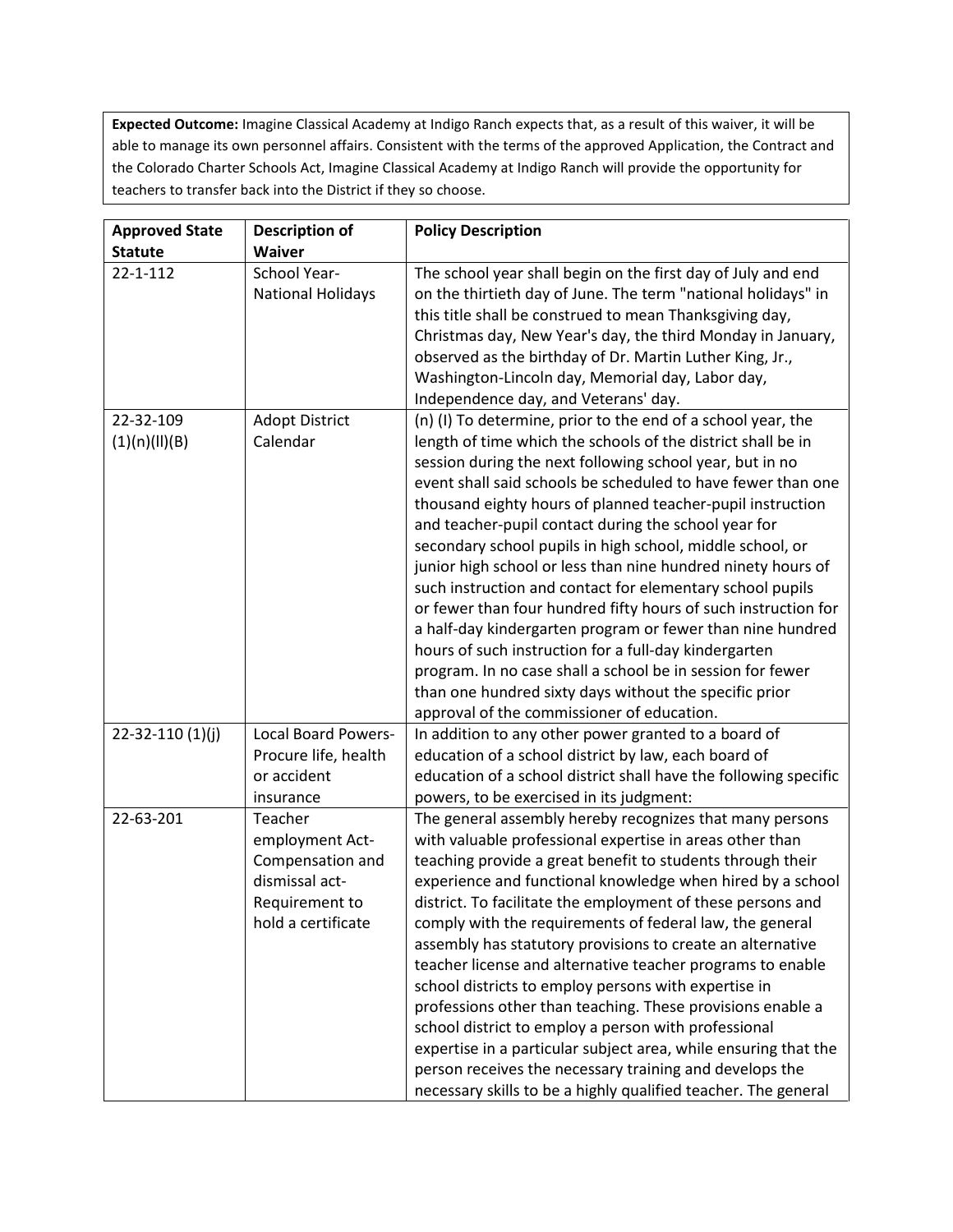|                        |                            | assembly strongly encourages each school district to hire<br>persons who hold alternative teacher licenses to provide a |
|------------------------|----------------------------|-------------------------------------------------------------------------------------------------------------------------|
|                        |                            | wide range of experience in teaching and functional subject                                                             |
|                        |                            | matter knowledge for the benefit of the students enrolled in                                                            |
|                        |                            | the school district.                                                                                                    |
| 22-63-302              | Teacher                    | The chief administrative officer of the employing school                                                                |
|                        | Employment-                | district may recommend that the board dismiss a teacher                                                                 |
|                        | Procedures for             | based upon one or more of the grounds stated in section 22-                                                             |
|                        | dismissal of               | 63-301. If such a recommendation is made to the board, the                                                              |
|                        | teachers                   | chief administrative officer, within three days after the board                                                         |
|                        |                            | meeting at which the recommendation is made, shall mail a                                                               |
|                        |                            | written notice of intent to dismiss to the teacher. The notice                                                          |
|                        |                            | of intent to dismiss shall include a copy of the reasons for                                                            |
|                        |                            | dismissal, a copy of this article, and all exhibits which the                                                           |
|                        |                            | chief administrative officer intends to submit in support of                                                            |
|                        |                            | his or her prima facie case against the teacher including a list                                                        |
|                        |                            | of witnesses to be called by the chief administrative officer,                                                          |
|                        |                            | addresses and telephone numbers of the witnesses, and all                                                               |
|                        |                            | pertinent documentation in the possession of the chief                                                                  |
|                        |                            | administrative officer relative to the circumstances                                                                    |
|                        |                            | surrounding the charges. Additional witnesses and exhibits                                                              |
|                        |                            | in support of the chief administrative officer's prima facie<br>case may be added as provided in subsection (6) of this |
|                        |                            | section. The notice and copy of the charges shall be sent by                                                            |
|                        |                            | certified mail to said teacher at his or her address last known                                                         |
|                        |                            | to the secretary of the board. The notice shall advise the                                                              |
|                        |                            | teacher of his or her rights and the procedures under this                                                              |
|                        |                            | section.                                                                                                                |
| $22 - 32 - 109$ (1)(b) | <b>Local Board Duties</b>  | To adopt written bylaws, not inconsistent with law, for its                                                             |
|                        | concerning                 | organization and operation;                                                                                             |
|                        | competitive bidding        |                                                                                                                         |
| 22-32-109(1)(t)        | <b>Local Board Duties</b>  | To determine the educational programs to be carried on in                                                               |
|                        | concerning                 | the schools of the district and to prescribe the textbooks for                                                          |
|                        | textbooks and              | any course of instruction or study in such programs;                                                                    |
|                        | curriculum                 |                                                                                                                         |
| 22-32-110(1)(k)        | <b>Local Board Powers-</b> | To adopt written policies, rules, and regulations, not                                                                  |
|                        | policies relating to       | inconsistent with law, that may relate to the efficiency, in-                                                           |
|                        | in-service training        | service training, professional growth, safety, official conduct,                                                        |
|                        | and official contact       | and welfare of the employees, or any classification thereof,                                                            |
|                        |                            | of the district. The practices of employment, promotion, and                                                            |
|                        |                            | dismissal shall be unaffected by the employee's religion,                                                               |
|                        |                            | creed, color, sex, sexual orientation, marital status, racial or                                                        |
|                        |                            | ethnic background, national origin, ancestry, or participation                                                          |
|                        | Teacher                    | in community affairs.                                                                                                   |
| 22-63-202              | <b>Employment Act-</b>     | A teacher or chief administrative officer and the board may<br>mutually agree to terminate the teacher's or chief       |
|                        | Contracts in writing,      | administrative officer's employment contract at any time.                                                               |
|                        |                            |                                                                                                                         |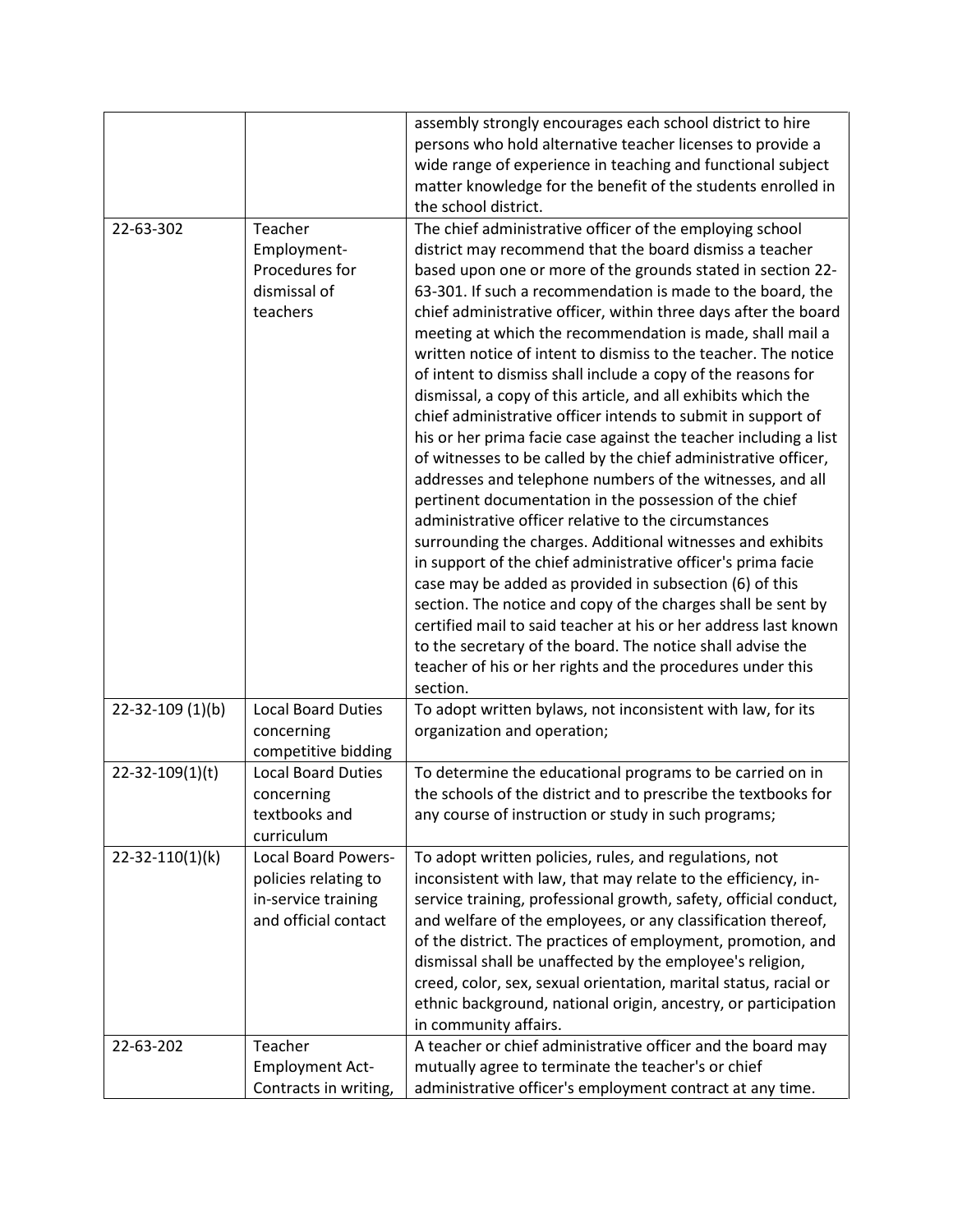|                       | damage provision                  |                                                                                                                         |
|-----------------------|-----------------------------------|-------------------------------------------------------------------------------------------------------------------------|
| 22-63-401             | Teacher                           | (1) The board of a school district shall adopt by resolution a                                                          |
|                       | <b>Employment Act-</b>            | salary schedule that may be by job description and job                                                                  |
|                       | Teachers subject to               | definition, a teacher salary policy based on the level of                                                               |
|                       | adopted salary                    | performance demonstrated by each teacher, or a                                                                          |
|                       | schedule                          | combination of the salary schedule and salary policy. Such                                                              |
|                       |                                   | salary schedule, salary policy, or combination schedule and                                                             |
|                       |                                   | policy shall be adopted in conjunction with or prior to the                                                             |
|                       |                                   | adoption of the budget for the following fiscal year. The                                                               |
|                       |                                   | schedule, policy, or combination schedule and policy shall                                                              |
|                       |                                   | remain in effect until changed or modified by the board. All                                                            |
|                       |                                   | teachers employed by the district shall be subject to such                                                              |
|                       |                                   | salary schedule, policy, or combination schedule and policy.                                                            |
| $22 - 32 - 109(1)(f)$ | <b>Local Board Duties</b>         | To employ all personnel required to maintain the operations                                                             |
|                       | concerning                        | and carry out the educational program of the district and to                                                            |
|                       | selection of staff                | fix and order paid their compensation. Prior to the                                                                     |
|                       | and pay                           | employment of any person, the board shall make an inquiry                                                               |
|                       |                                   | to the department of education in accordance with the                                                                   |
|                       |                                   | provisions of section 22-32-109.7 (1). A board of a district of                                                         |
|                       |                                   | innovation, as defined in section 22-32.5-103 (2), may                                                                  |
|                       |                                   | delegate the duty specified in this paragraph (f) to an                                                                 |
|                       |                                   | innovation school, as defined in section 22-32.5-103 (3), or                                                            |
|                       |                                   | to a school in an innovation school zone, as defined in                                                                 |
|                       |                                   | section 22-32.5-103 (4).                                                                                                |
| 22-32-110(1)(ee)      | Local Board                       | To employ on a voluntary or paid basis teachers' aides and                                                              |
|                       | Powers-Employ                     | other auxiliary, non-licensed personnel to assist licensed                                                              |
|                       | teachers' aides and               | personnel in the provision of services related to instruction                                                           |
|                       | other non-certified               | or supervision of children and to provide compensation for                                                              |
|                       | personnel                         | such services rendered from any funds available for such                                                                |
|                       |                                   | purpose, notwithstanding the provisions of sections 22-63-                                                              |
|                       |                                   | 201 and 22-63-402;                                                                                                      |
| $22 - 32 - 110(1)(y)$ | Local Board Powers-               | To accept gifts, donations, or grants of any kind made to the                                                           |
|                       | Accept gifts,                     | district and to expend or use said gifts, donations, or grants                                                          |
|                       | donations, grants                 | in accordance with the conditions prescribed by the donor;                                                              |
|                       |                                   | but no gift, donation, or grant shall be accepted by the board                                                          |
|                       |                                   | if subject to any condition contrary to law;                                                                            |
| 22-63-203             | Teacher                           | For any school district that has implemented the                                                                        |
|                       | <b>Employment Act-</b>            | performance evaluation system based                                                                                     |
|                       | Requirements fort<br>probationary | on quality standards pursuant to section 22-9-106 and the<br>rules adopted by the state board pursuant to section 22-9- |
|                       | teacher, renewal                  |                                                                                                                         |
|                       | and non-renewal                   | 105.5, the provisions of this section shall apply only to<br>probationary teachers and shall no longer apply when the   |
|                       |                                   | teacher has been granted non-probationary status as a result                                                            |
|                       |                                   | of three consecutive years of demonstrated effectiveness, as                                                            |
|                       |                                   | determined through his or her performance evaluations and                                                               |
|                       |                                   | continuous employment.                                                                                                  |
| 22-63-402             | Teacher                           | No order or warrant for the disbursement of school district                                                             |
|                       |                                   |                                                                                                                         |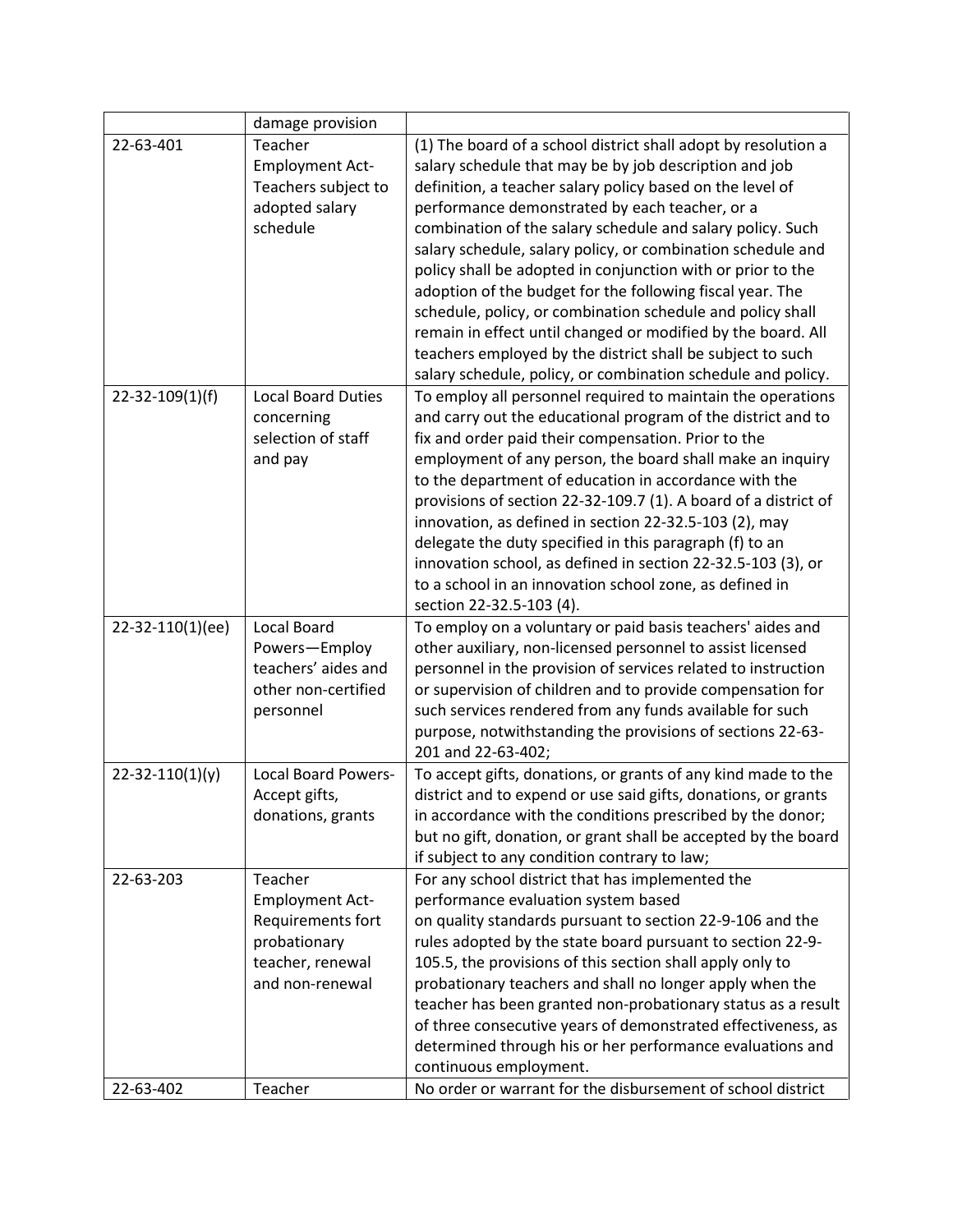|                    | <b>Employment Act-</b> | moneys shall be drawn in favor of any person for services as    |
|--------------------|------------------------|-----------------------------------------------------------------|
|                    | Certificate required   | a teacher, except for services performed for a junior           |
|                    | to pay teachers        | college district or in an adult education program, unless the   |
|                    |                        | person holds a valid teacher's license or authorization from    |
|                    |                        | the department of education. Such license or authorization      |
|                    |                        | shall be duly registered in the administrative office of the    |
|                    |                        | school district wherein the services are to be rendered. A      |
|                    |                        |                                                                 |
|                    |                        | teacher shall hold a valid license or authorization during all  |
|                    |                        | periods of employment by a school district. A person who        |
|                    |                        | performs services as a teacher without possessing a valid       |
|                    |                        | teacher's license or authorization shall forfeit all claim to   |
|                    |                        | compensation out of school district moneys for the time         |
|                    |                        | during which services are performed without the license or      |
|                    |                        | authorization.                                                  |
| 22-32-109(1)(n)(l) | Local Board's duty     | To determine, prior to the end of a school year, the length of  |
|                    | concerning sc          | time which the schools of the district shall be in session      |
|                    |                        | during the next following school year, but in no event shall    |
|                    |                        | said schools be scheduled to have fewer than one thousand       |
|                    |                        | eighty hours of planned teacher-pupil instruction and           |
|                    |                        | teacher-pupil contact during the school year for secondary      |
|                    |                        | school pupils in high school, middle school                     |
| 22-32-110(1)(h)    | Local Board Powers-    | To discharge or otherwise terminate the employment of any       |
|                    | Terminate              | personnel. A board of a district of innovation, as defined in   |
|                    | employment of          | section 22-32.5-103 (2), may delegate the power specified in    |
|                    | personnel              | this paragraph (h) to an innovation school, as defined in       |
|                    |                        | section 22-32.5-103 (3), or to a school in an innovation        |
|                    |                        | school zone, as defined in section 22-32.5-103 (4).             |
| 22-32-126          | <b>Employment and</b>  | The board of education may employ through written               |
|                    | Authority of Pr        | contract public school principals who shall hold valid          |
|                    |                        | principal licenses or authorizations and who shall supervise    |
|                    |                        | the operation and management of the school and such             |
|                    |                        | property as the board shall determine necessary.                |
| 22-63-206          | Teacher                | A teacher may be transferred upon the recommendation of         |
|                    |                        | the chief administrative officer of a school district from one  |
|                    | <b>Employment Act-</b> |                                                                 |
|                    | Transfer               | school, position, or grade level to another within the school   |
|                    |                        | district, if such transfer does not result in the assignment of |
|                    |                        | the teacher to a position of employment for which he or she     |
|                    |                        | is not qualified by virtue of academic preparation and          |
|                    |                        | certification and if, during the then current school year, the  |
|                    |                        | amount of salary of such teacher is not reduced except as       |
|                    |                        | otherwise provided in subsections (2) and                       |
|                    |                        | (3) of this section. There shall be no discrimination shown     |
|                    |                        | toward any teacher in the assignment or transfer of that        |
|                    |                        | teacher to a school, position, or grade because of sex, sexual  |
|                    |                        | orientation, marital status, race, creed, color, religion,      |
|                    |                        | national origin, ancestry, or membership or non-                |
|                    |                        | membership in any group or organization.                        |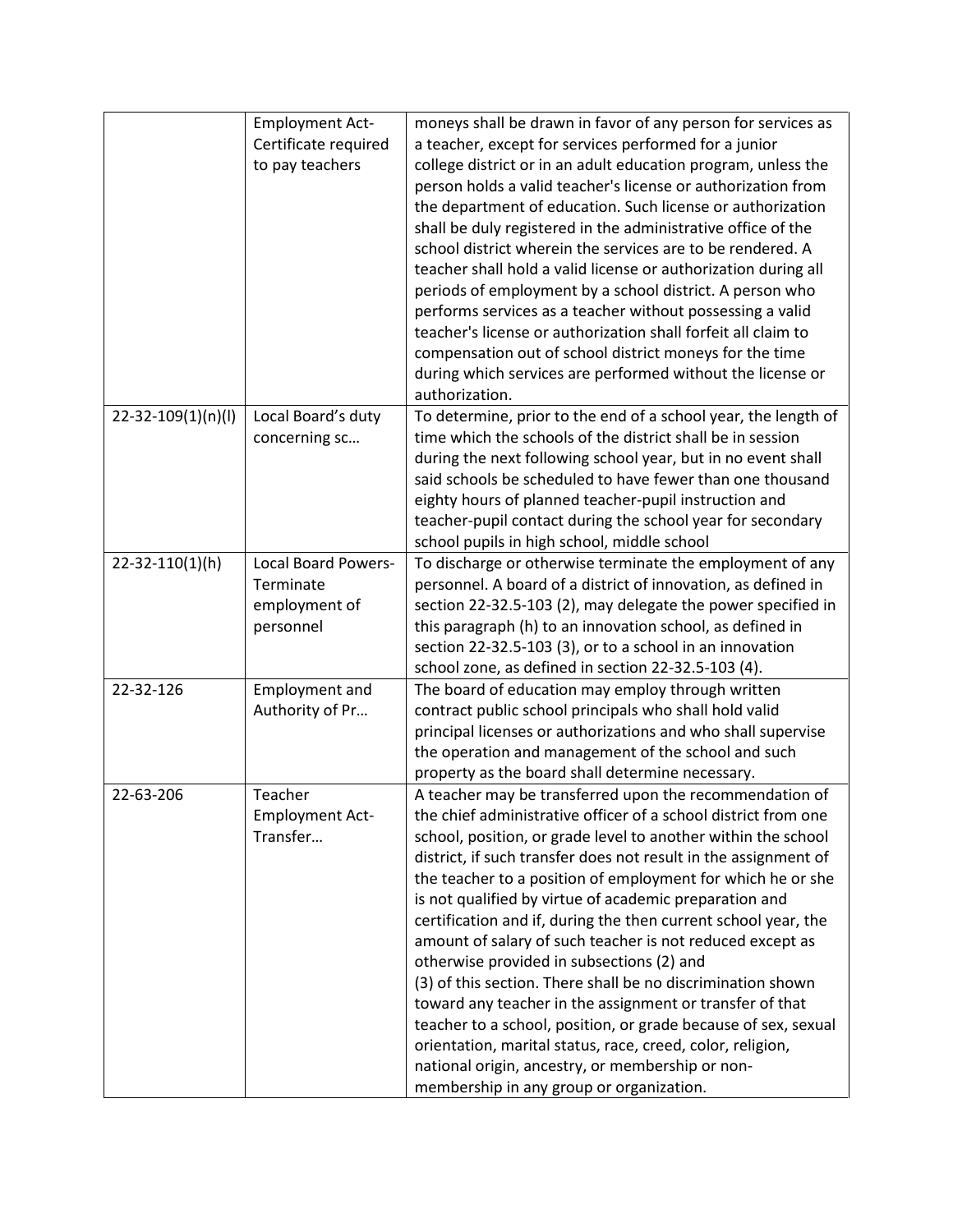| 22-63-403             | Teacher                    | Upon the termination of employment of a teacher prior to         |
|-----------------------|----------------------------|------------------------------------------------------------------|
|                       | <b>Employment Act-</b>     | the end of the employment contract and prior to receiving        |
|                       | Describe payment of        | all salary installments, said teacher is entitled to a pro rata  |
|                       | salaries                   | share of the salary installments due and payable pursuant to     |
|                       |                            | said contract for the period during which no services are        |
|                       |                            | required to be performed, except as provided in section 22-      |
|                       |                            | 63-202 (2).                                                      |
| $22 - 32 -$           | Determine teacher-         | The actual hours of teacher-pupil instruction and teacher-       |
| 109(1)(n)(II)(A)      | pupil contact              | pupil contact specified in subparagraph (I) of this paragraph    |
|                       |                            | (n) may be reduced to no fewer than one thousand                 |
|                       |                            | fifty-six hours for secondary school pupils, no fewer than       |
|                       |                            | nine hundred sixty-eight hours for elementary school pupils,     |
|                       |                            | no fewer than four hundred thirty-five hours for half-day        |
|                       |                            | kindergarten pupils, or no fewer than eight hundred seventy      |
|                       |                            | hours for full-day kindergarten pupils, for parent-teacher       |
|                       |                            | conferences, staff in-service programs, and closing deemed       |
|                       |                            | by the board to be necessary for the health, safety, or          |
|                       |                            | welfare of students.                                             |
| $22 - 32 - 110(1)(i)$ | <b>Local Board Powers-</b> | In addition to any other power granted to a board of             |
|                       | Reimburse                  | education of a school district by law, each board of             |
|                       |                            | education of a school district shall have the following specific |
|                       |                            | powers, to be exercised in its judgment: In addition to any      |
|                       |                            | other power granted to a board of education of a school          |
|                       |                            | district by law, each board of education of a school district    |
|                       |                            | shall have the following specific powers, to be exercised in     |
|                       |                            | its judgment:                                                    |
| $22 - 33 - 104(4)$    | <b>Compulsory School</b>   | The board of education shall adopt a written policy setting      |
|                       | Attendance-                | forth the district's attendance requirements. Said policy shall  |
|                       | Attendance policies        | provide for excused absences, including those listed as          |
|                       | and                        | exclusions from compulsory school attendance in                  |
|                       | excused absences           | accordance with subsection (2) of this section.                  |
| 22-63-301             | Teacher                    | A teacher may be dismissed for physical or mental disability,    |
|                       | <b>Employment Act-</b>     | incompetency, neglect of duty, immorality, unsatisfactory        |
|                       | Ground                     | performance, insubordination, the conviction of a felony         |
|                       |                            | or the acceptance of a guilty plea, a plea of nolo contendere,   |
|                       |                            | or a deferred sentence for a felony, or other good and just      |
|                       |                            | cause. No teacher shall be dismissed for temporary illness,      |
|                       |                            |                                                                  |
|                       |                            | leave of absence previously approved by the board, or            |
|                       |                            | military leave of absence pursuant to article 3 of title 28,     |
|                       |                            | C.R.S.                                                           |
| 22-9-106              | <b>Local Board duties</b>  | All school districts and boards of cooperative services that     |
|                       | concerning                 | employ licensed personnel, as defined in section 22-9-103        |